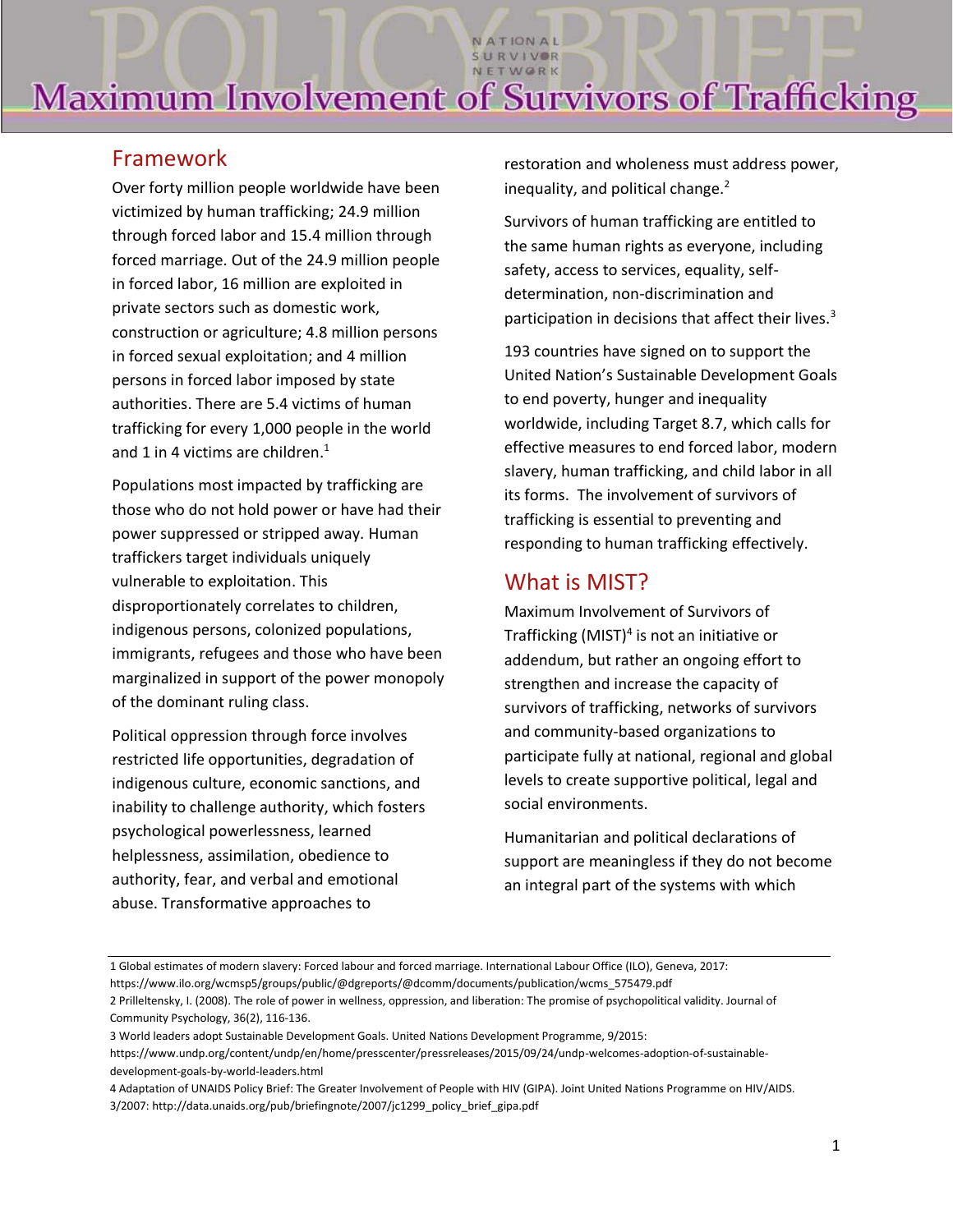| Form                  | What 'participation'<br>means to the<br>implementing<br>agency                                                                 | What 'participation'<br>means for those on<br>the receiving end                  | What<br>'participation' is<br>for                                         | 8                   | <b>Survivor Control</b>                                   | Figure 2: Arnstein's ladder of participation <sup>6</sup> |
|-----------------------|--------------------------------------------------------------------------------------------------------------------------------|----------------------------------------------------------------------------------|---------------------------------------------------------------------------|---------------------|-----------------------------------------------------------|-----------------------------------------------------------|
| <b>Transformative</b> | Empowerment-to<br>enable people to<br>make their own<br>decisions, work<br>out what to do<br>and take action                   | Empowerment-to<br>be able to decide<br>and act for<br>themselves                 | Both as a means<br>and an end, a<br>continuing<br>dynamic                 | 6                   | <b>Delegated Power</b><br>Partnership                     | <b>Survivor</b><br>Power                                  |
| <b>Representative</b> | Sustainability-to<br>avoid creating<br>dependency                                                                              | Leverage-to<br>influence the<br>shape the project<br>takes and its<br>management | To give people a<br>voice in<br>determining their<br>own<br>development   | 5<br>4              | Placation<br><b>Consultation</b>                          | -Tokenism                                                 |
| <b>Instrumental</b>   | Efficiency-to limit<br>funders' input,<br>draw on<br>community<br>contributions and<br>make projects<br>more cost<br>effective | Cost-of time<br>spent on project-<br>related labor and<br>other activities       | As a means to<br>achieving cost-<br>effectiveness and<br>local facilities | 3<br>$\overline{2}$ | <b>Informing</b><br><b>Therapy</b><br><b>Manipulation</b> | Non-<br>participation                                     |
| <b>Nominal</b>        | Legitimation-to<br>show they are<br>doing something                                                                            | Inclusion-to retain<br>some access to<br>potential benefits                      | <b>Display</b>                                                            |                     |                                                           |                                                           |

**Figure 1: White's Typology of Interest5**

survivors interact and are impacted. We have learned through foundational research that engagement that is sporadic and transactional is not effective. Participation must be taught, experienced and on-going. Confidence and competence must be learned through experience; it cannot be co-opted with the expectation of immediate competency and credible decision-making.<sup>7</sup> Participation must be inclusive of survivors of all forms of human trafficking and regardless of race, ethnicity, gender identity, sexual orientation, religion, physical ableness or national origin.<sup>8</sup>

The personal experiences of survivors should shape national and international responses to human trafficking. This involvement enhances the value and efficacy of prevention, prosecution and protection; and is the heart of partnership.

### Why MIST?

Survivors have experienced the predicators that leave individuals vulnerable to being trafficked; and, following their victimization, the long-term issues and how to address them. Their involvement in program development, implementation and policy creation will increase the relevance, acceptability and effectiveness of programs.<sup>9</sup> Measuring the involvement of survivors is not a simple or exact science; but experience proves that success is

6 Arnstein, S. (1969) 'A ladder of citizen participation': https://www.participatorymethods.org/method/levels-participation

<sup>5</sup> Sarah White's (1996) Typology of Interests: https://360participation.com/models-of-participation/

<sup>7</sup> Hart, Roger A., (1992) Children's Participation: From Tokenism to Citizenship. United Nations Children's Fund: https://www.unicefirc.org/publications/pdf/childrens\_participation.pdf

<sup>8</sup> Delta 8.7 Survivor Thematic: https://delta87.org/resources/thematic-overviews/survivor-victim-support/

<sup>9</sup> U.S. Advisory Council on Human Trafficking Annual Report 2019: https://www.state.gov/united-states-advisory-council-on-humantrafficking-annual-report-2019/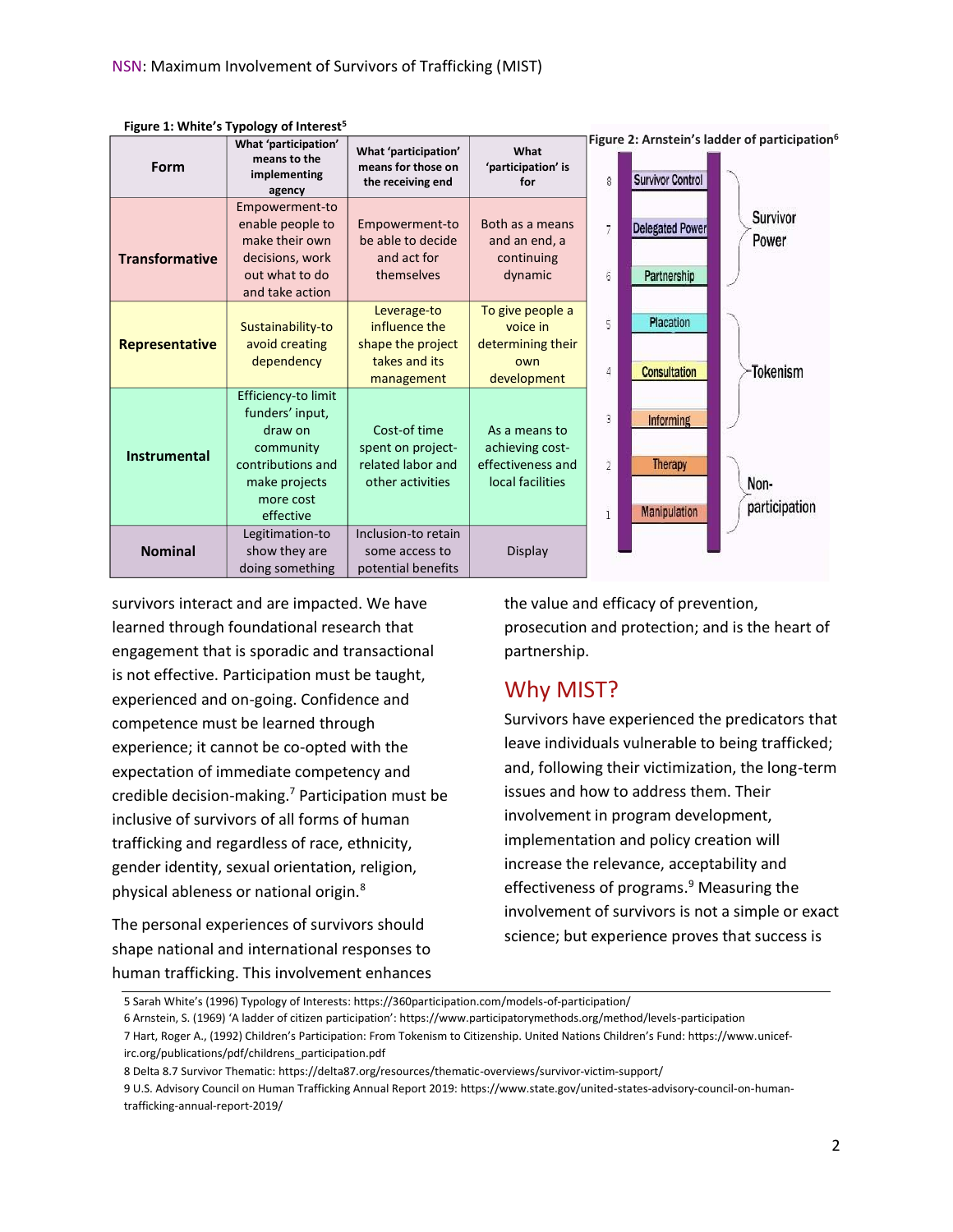achieved when communities are proactively involved in ensuring their own well-being.

MIST works to ensure that survivors are equal partners and breaks down limiting and erroneous assumptions of service providers and service receivers. Engagement with survivors is urgent as countries ramp up their efforts to prevent and respond to human trafficking. The benefits of MIST are widespread. Individually, involvement improves confidence and selfimage, decreases negative feelings and isolation, and improves outcomes via access to more information about services. At the organizational level, working with survivors changes assumptions and attitudes, in addition to providing the value of lived experience and knowledge. Within communities, public involvement of survivors breaks down judgment and biases through seeing the faces of survivors and showing that they are active members of and contributors to society.

Open engagement with survivors eradicates misconceptions about trafficking. MIST is not centered upon public disclosure. Not being public does not equate to no involvement. Survivors have the right to engage with entities on the issue of human trafficking without publicly identifying as a survivor of trafficking. The service responses to trafficking victims involve health and mental health services and therefore, like HIV, status as a human trafficking survivor is protected health information under the Health Insurance Portability and Accountability Act (HIPAA).<sup>10</sup>

MIST is about meaningful engagement, not tokenism. Ethical participatory models are

rooted in best practices and go the furthest in addressing inequalities, access to resources and power imbalances. Full incorporation of participatory models within research, decision making, service delivery, prevention, policy, organizations and governments must be done with cultural humility and mutually agreed upon goals. Adherence to ethical principles and implementation guidelines is vital. Identified ethical principles are: trust; transparency and accountability; equity and inclusion; balanced distribution of power; humility and co-learning; respect for diversity, tolerance and conflict resolution; attention to cultural sensitivity; and commitment to personal and professional responsibilities. Necessary implementation guidelines are: consensus on expectations; preparing cooperative agreements; consensus rather than informed consent; consideration of personal information, privacy, anonymity, ownership of data and research achievements; sharing of knowledge and knowledge translation; sustainability; and maintenance of developed relationships.<sup>11</sup>

### Challenges to realizing MIST

Organizations and networks of survivors are central to the achievement of MIST; yet they face many obstacles. These obstacles, as identified by survivors, include weak management, low skill levels, funding constraints, difficulties in representing the diversity of survivors, a lack of documentation of their histories of self-empowerment and a lack of evaluation of their successes and failures. Energy spent on basic survival, including access to shelter and treatment, achieving safety and stable housing as well as

<sup>10</sup> What is the Civil Penalty for Knowingly Violating HIPAA? HIPPA Journal. 3/2018: https://www.hipaajournal.com/civil-penalty-forknowingly-violating-hipaa/

<sup>11</sup> Jamshidi, E., Morasae, E. K., Shahandeh, K., Majdzadeh, R., Seydali, E., Aramesh, K., & Abknar, N. L. (2014). Ethical Considerations of Community-based Participatory Research: Contextual Underpinnings for Developing Countries. International journal of preventive medicine, 5(10), 1328–1336.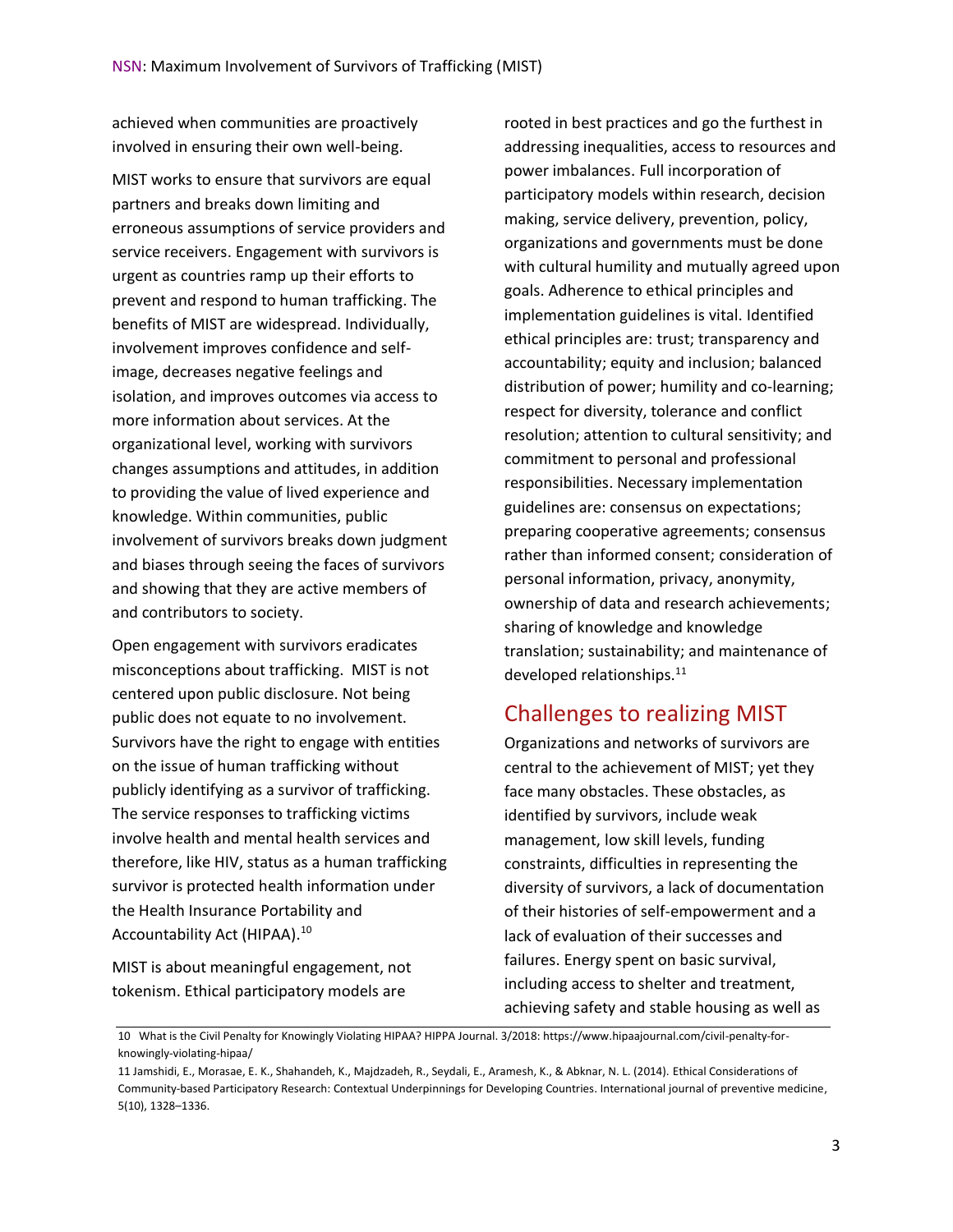financial insecurity are critical barriers to the participation of survivors in their own organizations and networks. There are also many societal barriers to the organizational implementation of MIST, which are rooted in poverty, racism, gender inequality, homophobia, transphobia and other forms of prejudice. Systemic barriers of stigma and discrimination prevents access to services, earning livelihoods and becoming involved, especially in survivor organizations or high visibility roles. This burden is greater for those who belong to marginalized populations.

## Policy Position

No one organization can provide the full spectrum of services needed by survivors: collaborations between entities are needed. To enable the active engagement of survivors, we urge all entities to ensure that survivors have the space and the practical support for their greater and more meaningful involvement.

Governments, agencies and society must:

- Set, implement and monitor minimum targets for the participation of survivors of trafficking, including minorities, LGBTQIA2+ communities and immigrant populations, in decision-making bodies. Selection processes should be inclusive, transparent and democratic; and
- Involve survivors in developing funding priorities and in the choice, design, implementation, monitoring and evaluation of anti-trafficking programs from their inception. <sup>12</sup>

Additionally, we recommend the following actions:

## Actions for Governments

- Include MIST in the National Response to Human Trafficking; undertake a baseline survey for measuring MIST and include MIST within national monitoring and evaluation systems.
- Enable survivors of trafficking to claim their rights and meet their responsibilities by creating a supportive legal, policy and



**MIST VITALIZATION CYCLE**

12 US Advisory Council Annual Report 2017: https://www.state.gov/united-states-advisory-council-on-human-trafficking-annual-report-2017/ 13 US Advisory Council Annual Report 2016: https://www.state.gov/united-states-advisory-council-on-human-trafficking-annual-report-2016/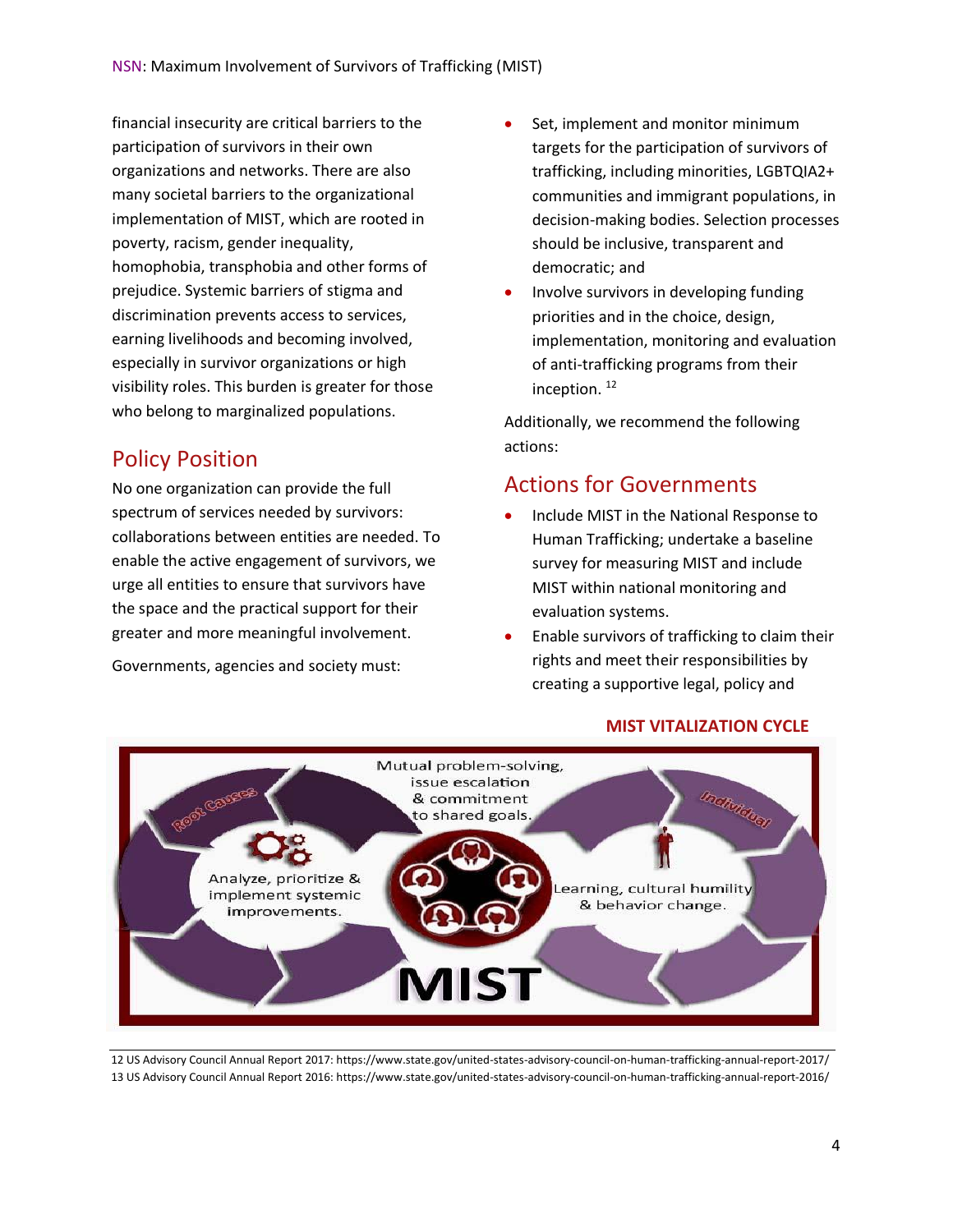immigration environment that also protects them from re-victimization and violence.

- Strengthen public policy dialogue on human trafficking; create and promote educational and employment or income-generating opportunities; and promote the adoption of workplace policies in the formal and informal sectors, following the Department of Labor's recommendations.<sup>13</sup>
- Support the creation and strengthening of organizations of survivors of trafficking in addressing infrastructure, governance, management, resource mobilization, accountability and staff skill building needs.
- Strengthen the capacity of survivors of trafficking who volunteer for leadership in public speaking and communication skills, in organizing and conducting policy advocacy, dialogue and negotiation, in program design, and in monitoring and evaluation at the international, regional, national and local levels.
- Provide resources to train, and engage or employ survivors of trafficking in self-care, in human trafficking prevention and in being a knowledgeable participant in personal treatment decisions (treatment literacy); as home-based care and community health-care workers; in the practicalities and legal and social aspects of healing and counselling; and in anti-stigma campaigns.
- Ensure that reasonable measures to facilitate employment of survivors of trafficking are taken.
- Ensure psycho-social support for survivors of trafficking that, in sharing their experiences, may face discrimination against themselves or their dependents.
- Promote better understanding of human trafficking vulnerabilities and the needs of

survivors of trafficking in the community and the workplace.

## Actions for Survivor Networks

- Organize and establish common ground with other organizations and networks of survivors of trafficking and demand a place at decision-making tables.
- Ensure that MIST is a living and practiced concept within organizations and that new, inclusive and diverse leadership, such as young people, indigenous persons, people of color, LGBTQIA2+ and other vulnerable population leadership, is nurtured.
- Encourage professionals, particularly survivors of trafficking, to become involved by offering their skills and services to organizations and networks of survivors of trafficking.

## Actions for Society and the Public Sector

- Mainstream survivors of trafficking within organizations including the development and implementation of specific traumainformed workplace policies.
- Create procedures for implementing MIST at all levels in the workplace including recruitment of skilled survivors of trafficking to boards and senior management.
- Commit and devote financial resources to organizational development, including leadership, management and governance, and capacity building of organizations and networks of survivors of trafficking.
- Work in partnership with other nongovernmental and government organizations and networks of survivors of trafficking on advocacy, service delivery and other relevant actions.